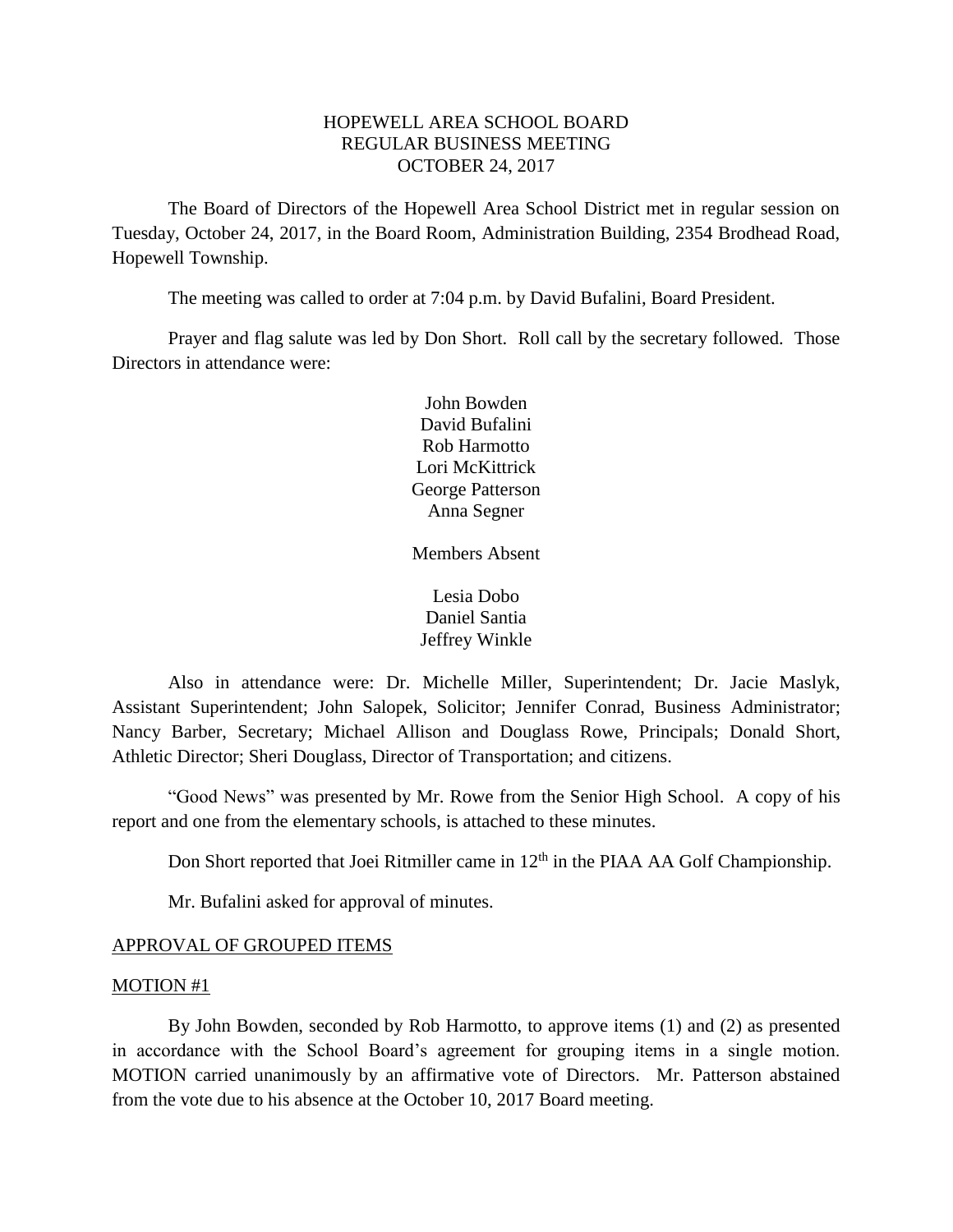# Approval of Minutes

- 1. Recommendation to approve the September 26, 2017 business meeting minutes as presented.
- 2. Recommendation to approve the October 10, 2017 work meeting minutes as presented.

# APPROVAL OF GROUPED ITEMS

## MOTION #2

By Rob Harmotto seconded by Lori McKittrick, to approve items (1) through (3) as presented in accordance with School Board's agreement for grouping items in a single motion. MOTION carried unanimously by an affirmative vote of all Directors in attendance.

## Tax Collectors' Report

1. Recommendation to accept report for taxes collected for the month of September 2017, as presented, and make said report a part of these minutes.

## Treasurer's Report

2. Recommendation to accept report of the Treasurer for the month of September 2017, as presented, and make said report a part of these minutes.

## Financial Statements

3. Recommendation to accept Financial Statements for the month of September 2017, as presented, and make said statements a part of these minutes.

# VISITOR'S COMMENTS

Courtney Hunt is concerned with security and safety in our buildings. She would like the Board to consider security officers and metal detectors in each building. She also thanked Mr. Bufalini for his service and dedication to the District.

Nancy Hessler, a transportation aide and former bus driver, would like the Board to consider paving the driveway around the Junior High School. She said that the potholes are dangerous and she has seen many students fall while getting on buses or walking home.

Sandy Giordano asked if any of the schools did anything for breast cancer awareness month.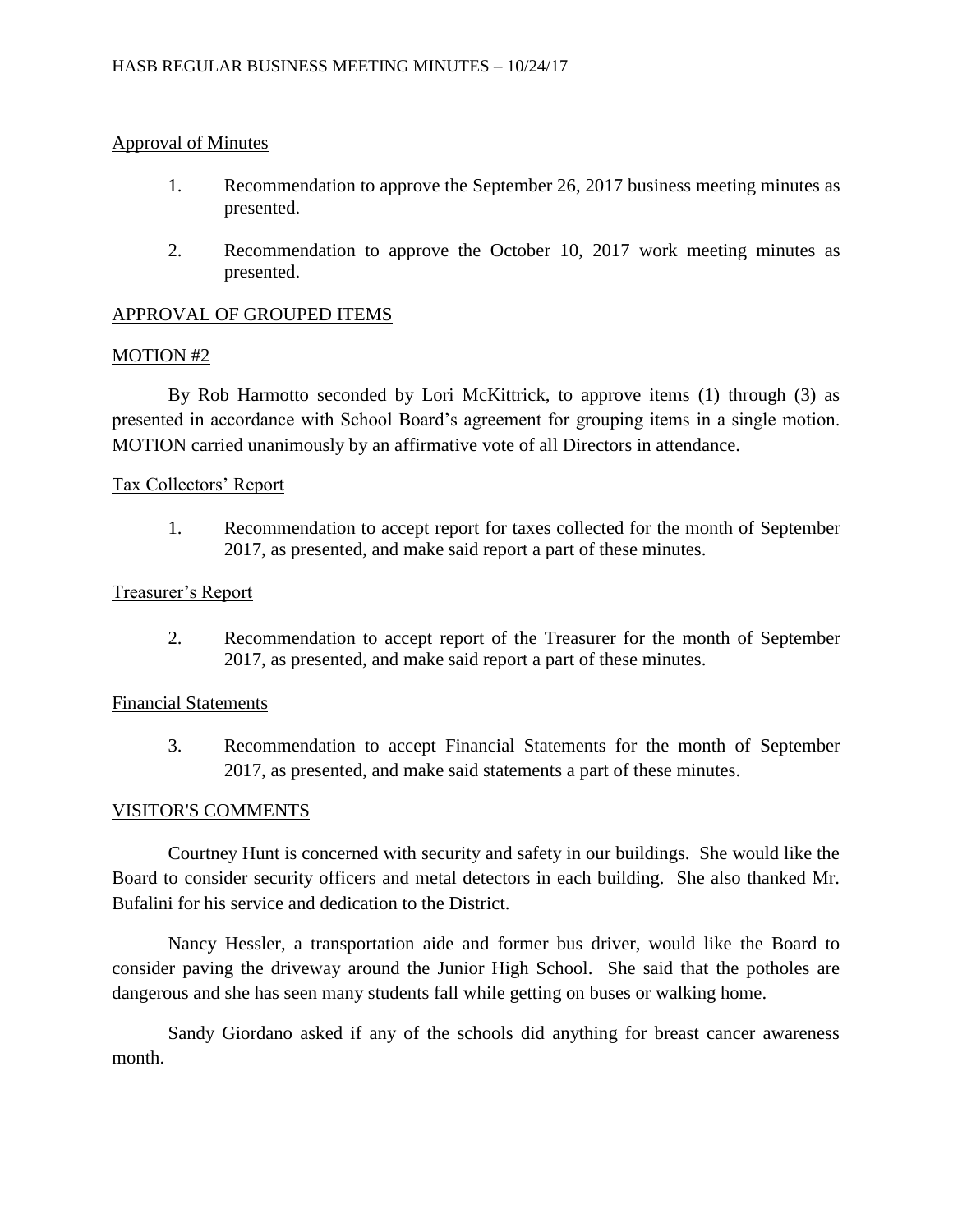At this time Mr. Bufalini asked that Committee discussion and recommendations begin.

### **Education/Curriculum/Instruction by George Patterson, Co-Chair**

### MOTION #3

By George Patterson, seconded by Lori McKittrick, to approve the addition of the Gay Straight Alliance Club to the list of clubs at Hopewell High School. Sponsors: Brittany Story, Maggie McClintock and Rich Collins. MOTION carried unanimously by an affirmative vote of all Directors in attendance.

## MOTION #4

By George Patterson, seconded by John Bowden, to approve the SAT Prep course at the Senior High School moderated by Ray Smith and Martin Byrnes. MOTION carried unanimously by an affirmative vote of all Directors in attendance.

# **Athletics by George Patterson, Chair**

## MOTION #5

By George Patterson, seconded by Anna Segner, to approve the proposal from Century Sports, Inc. for 3 wall pads for wrestling in the amount of \$4,994.00. The Varsity Wrestling Boosters are contributing \$500.00 and the Youth Wrestling Boosters are contributing \$2,500.00 to offset the cost to the District. The total amount to be paid by the District from the Capital Reserve Fund is \$1,994.00. MOTION carried unanimously by an affirmative vote of all Directors in attendance.

# **Buildings and Grounds by Anna Segner, Chair**

Dr. Miller led a discussion on the scope of the project for the bus garage roof. On October 17, 2017 District representatives met with Clark Contracting and Tremco. She discussed the recommendations made, the timeline and the cost from each contractor. After discussion and questions by the Board, the District decided they would accept the proposal of Tremco.

### MOTION #6

By Anna Segner, seconded by George Patterson, to accept the proposal by Tremco in the amount of \$58,760.00 to replace the three main sections of the bus garage roof with EPDM rubber roofing system. This will be paid for from the Capital Reserve Fund. A state competitive bid process through the Susquehanna Intermediate Unit was used in selecting the contractor. MOTION carried unanimously by an affirmative roll call vote of all Directors in attendance.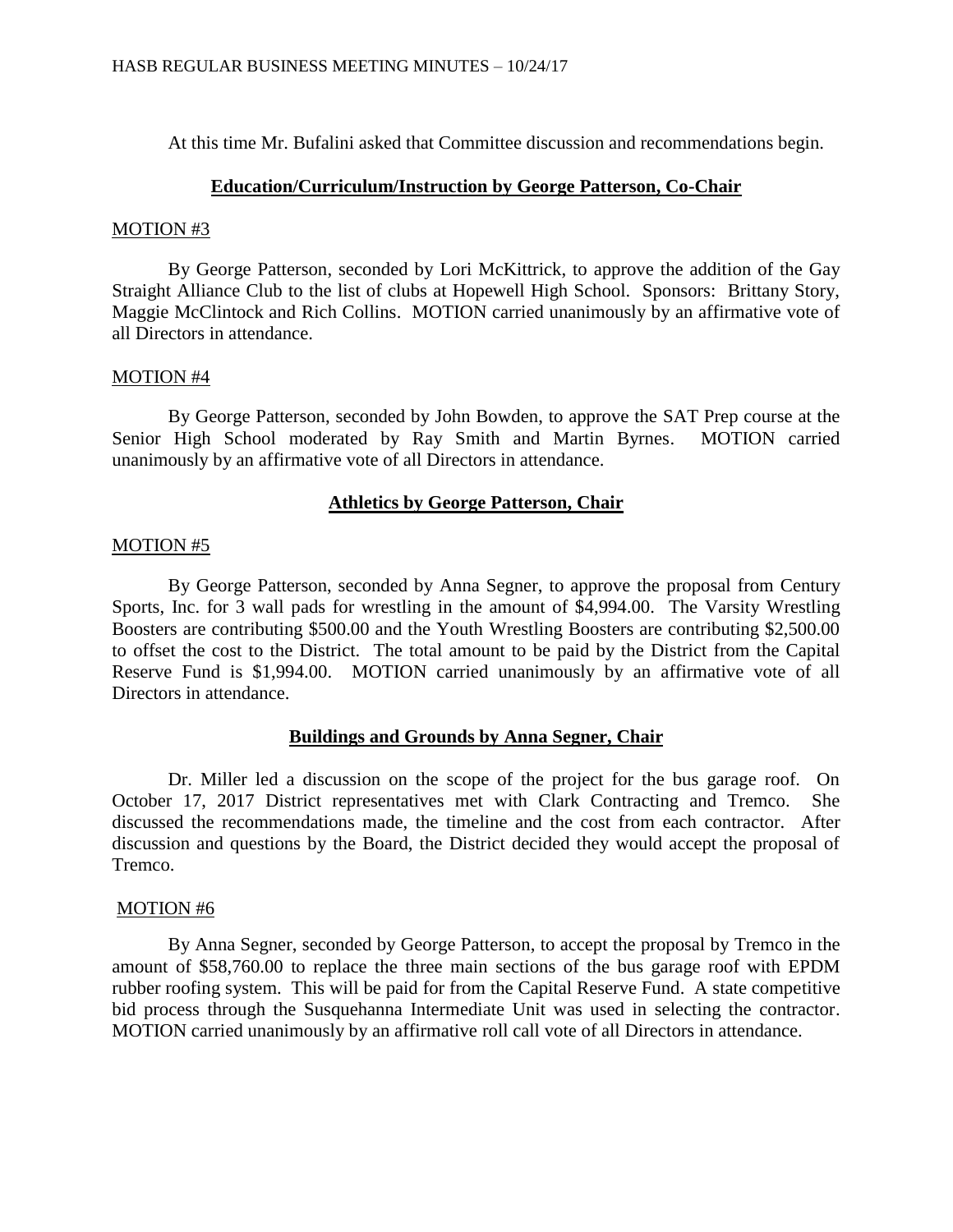## **Finance and Budget by John Bowden, Chair**

## APPROVAL OF GROUPED ITEMS

#### MOTION #7

By John Bowden, seconded by Anna Segner, to approve items (1) through (3) and to ratify items (4) and (5) as presented in accordance with School Board's agreement for grouping items in a single motion. MOTION carried unanimously by an affirmative roll call vote of all Directors in attendance.

- 1. General Fund List of Bills in the amount of \$516,456.45
- 2. Capital Reserve Fund payment in the amount of \$28,373.00
- 3. Cafeteria Fund payments in the amount of \$96,774.33
- 4. General Fund payments in the amount of \$3,663,858.40
- 5. Capital Reserve Fund payments in the amount of \$27,855.00

### MOTION #8

By John Bowden, seconded by Lori McKittrick, to approve a Resolution to participate in the Beaver Valley Intermediate Unit's Joint Purchasing Program for the 2018-2019 school year at a cost of \$600.00. MOTION carried unanimously by an affirmative vote of all Directors in attendance.

At this time Mrs. Conrad discussed 2016-2017 year end budget figures.

### MOTION #9

By John Bowden, seconded by Anna Segner, to approve the transfer of \$500,000 from the General Fund to the Capital Reserve Fund as of June 30, 2017. MOTION carried unanimously by an affirmative roll call vote of all Directors in attendance.

### MOTION #10

By John Bowden, seconded by Anna Segner, to approve the transfer of \$207,361.17 from the General Fund to the Food Service Fund as of June 30, 2017. MOTION carried unanimously by an affirmative roll call vote of all Directors in attendance.

### MOTION #11

By John Bowden, seconded by Lori McKittrick, to approve the four year renewal agreement with Highmark that sets forth ASO administrative fees for the period July 1, 2017 through June 30, 2021 and provides a Highmark loyalty credit of \$4.00 per member per month. MOTION carried unanimously by an affirmative vote of all Directors in attendance.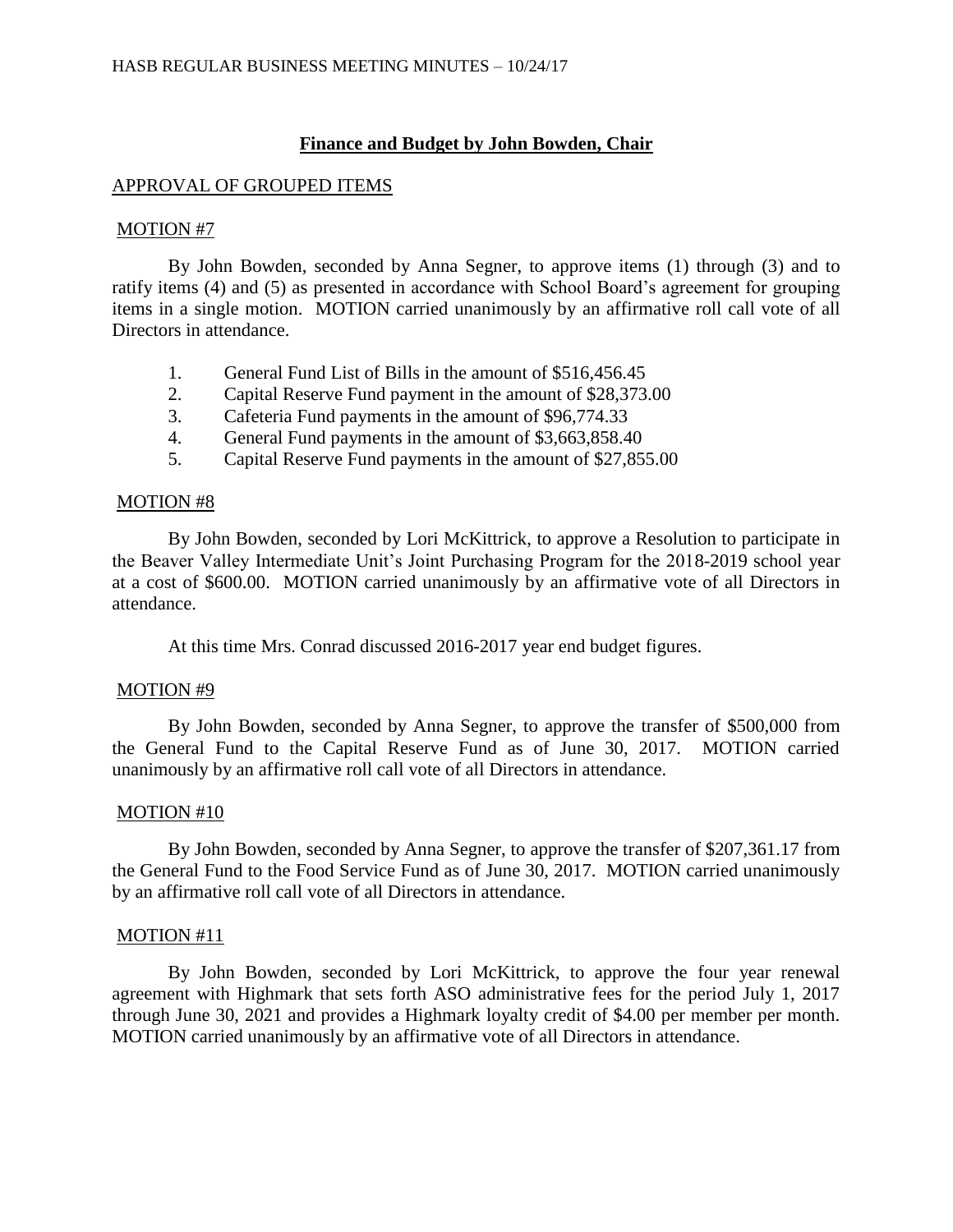# **Legislative by Lori McKittrick; Co-Chair**

### MOTION #12

By Lori McKittrick, seconded by Anna Segner, to approve Sylvia Rozzi and Linda Ermi to continue to represent the Hopewell Area School District as representatives to the Beaver County Career & Technology Center Citizens Advisory Committee, effective January 1, 2018. MOTION carried unanimously by an affirmative vote of all Directors in attendance.

#### MOTION #13

By Lori McKittrick, seconded by John Bowden, to approve the HASD Board of Directors Reorganization meeting on December 5, 2017 at 7:00 p.m. in the Central Administration Board Room. MOTION carried unanimously by an affirmative vote of all Directors in attendance.

## **Nutrition & Food Services by Lori McKittrick, Chair**

#### MOTION #14

By Lori McKittrick, seconded by George Patterson, to approve the contract to sell snacks to the Beaver County YMCA for their before and after school program during the 2017-2018 school year. MOTION carried unanimously by an affirmative vote of all Directors in attendance.

### **Personnel by Rob Harmotto, Chair**

#### MOTION #15

By Rob Harmotto, seconded by Anna Segner, to reaffirm the District's Non-Discrimination Policy as required by Title VI and Title IX of the Education Amendments of 1972 and Section 504 of the Rehabilitation Act of 1975. Further, said policy to be advertised in the Beaver County Times. MOTION carried unanimously by an affirmative vote of all Directors in attendance.

### MOTION #16

By Rob Harmotto, seconded by Lori McKittrick, to approve the winter sports coaches and salaries. MOTION carried unanimously by an affirmative vote of all Directors in attendance.

#### MOTION #17

By Rob Harmotto, seconded by John Bowden, to accept the resignation of Nicole Martinez from the secretarial, paraprofessional and cafeteria substitute lists, effective October 13, 2017. MOTION carried unanimously by an affirmative vote of all Directors in attendance.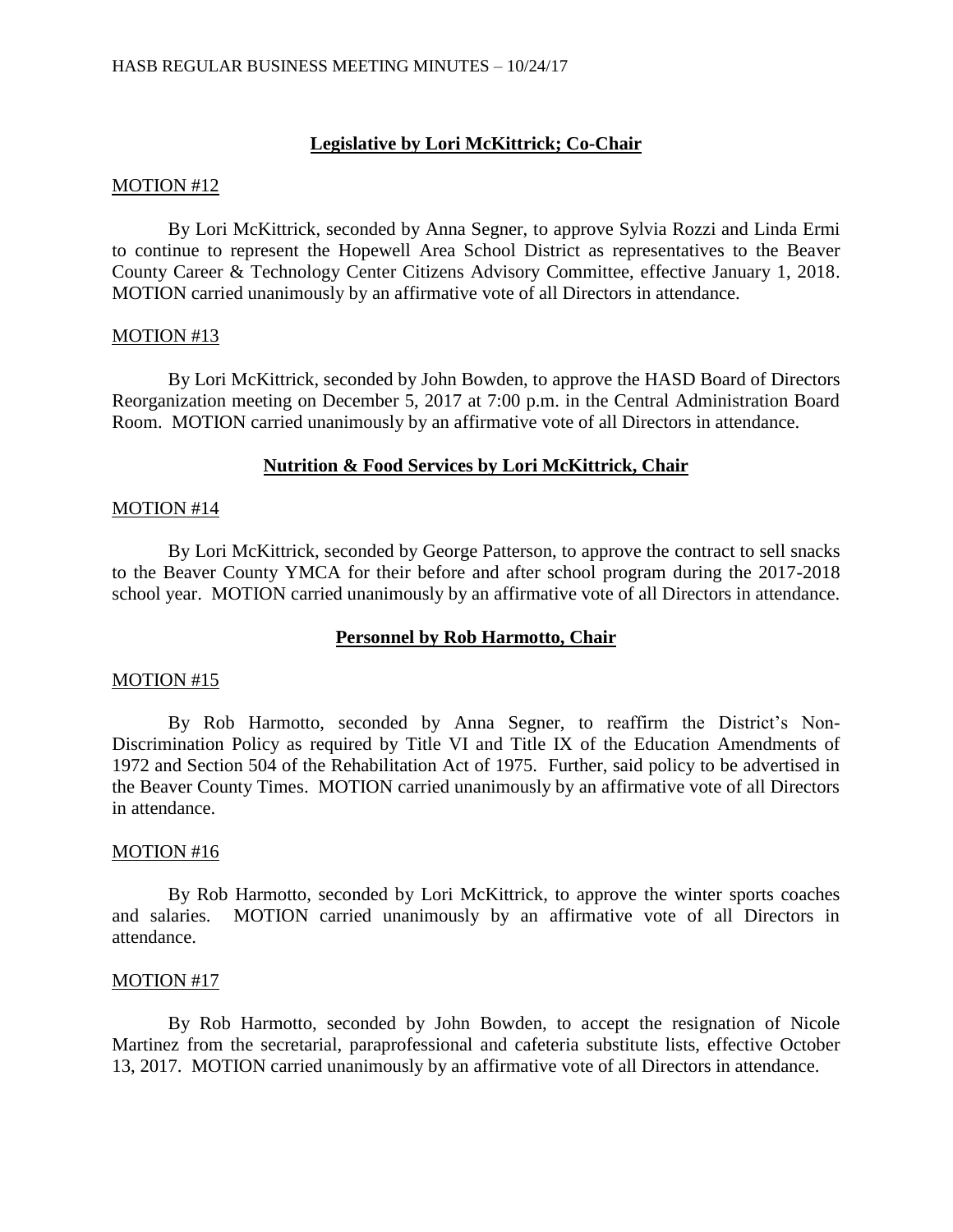### MOTION #18

By Rob Harmotto, seconded by Anna Segner, to approve the employment of Linda Hodnicki, breakfast monitor at Independence Elementary School, effective October 13, 2017. MOTION carried unanimously by an affirmative vote of all Directors in attendance.

#### MOTION #19

By Rob Harmotto, seconded by Lori McKittrick, to approve the appointment of Julie Wallace as a volunteer assistant swim coach, effective October 25, 2017. MOTION carried unanimously by an affirmative vote of all Directors in attendance.

#### MOTION #20

By Rob Harmotto, seconded by John Bowden, to approve the appointment of Chris Nee and Morgan Singletary as coaches for the 2017-2018 District bocce team. This program is sponsored and paid for by the Special Olympics Interscholastic Unified Sports Program. MOTION carried unanimously by an affirmative vote of all Directors in attendance.

### APPROVAL OF GROUPED ITEMS

#### MOTION #21

By Rob Harmotto, seconded by Lori McKittrick, to approve items (1) and (2) as presented in accordance with School Board's agreement for grouping items in a single motion. MOTION carried unanimously by an affirmative vote of all Directors in attendance.

- 1. Resignation of Marianne Stalder, transportation nurse, effective October 23, 2017. Ms. Stalder wishes to remain on the sub list.
- 2. Request of Denise Curti, transportation nurse, for a medical leave of absence, effective October 24, 2017.

### APPROVAL OF GROUPED ITEMS

#### MOTION #22

By Rob Harmotto, seconded by Anna Segner, to approve items (1) and (2) as presented in accordance with School Board's agreement for grouping items in a single motion. MOTION carried unanimously by an affirmative vote of all Directors in attendance.

- 1. Employment of Ezra Lowe as a substitute bus driver, effective October 16, 2017.
- 2. Employment of Tamara Celeste, transportation aide, effective October 17, 2017.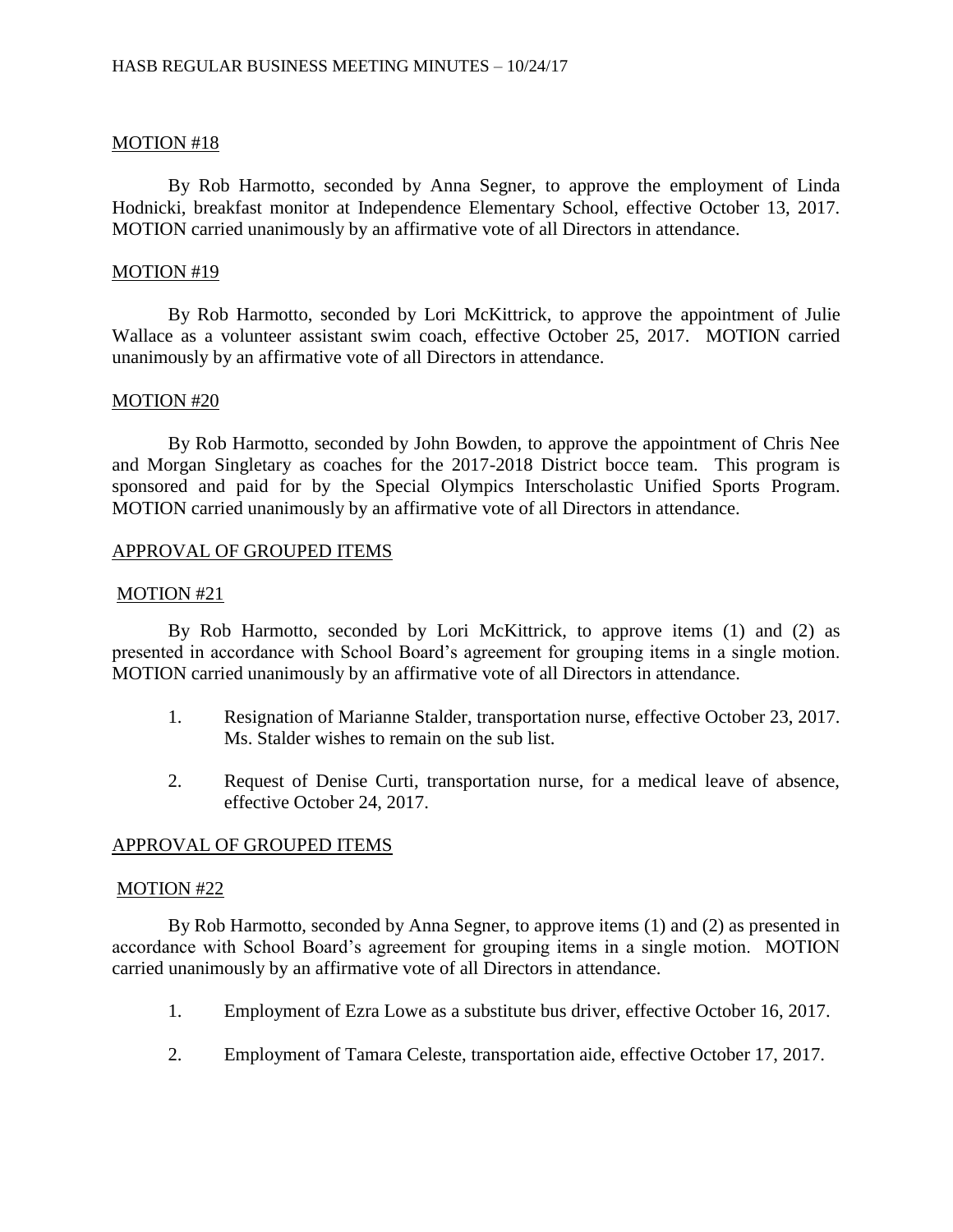### MOTION #23

By Rob Harmotto, seconded by Anna Segner, to approve the addition of Carolyn Jones to the substitute nurses roster, effective October 25, 2017. MOTION carried unanimously by an affirmative vote of all Directors in attendance.

#### Superintendent's Report

Dr. Miller had nothing to report this evening.

Dr. Maslyk reported that she, Mr. Rowe and three students from the High School attended the 2017 Steam Showcase at the Allegheny Intermediate Unit. The students demonstrated and discussed the SeaPerch robotics program.

Dr. Maslyk also thanked Mrs. Douglass for inviting her to the School Bus Drivers appreciation luncheon. She said it was wonderful to hear how much the drivers and aides care for the student and love their jobs.

Dr. Maslyk also reported that south Side Area School District is sponsoring a drug awareness program on October 25, 2017 from 6:00 p.m. until 8:00 p.m. at their High School Auditorium.

Finally, Dr. Maslyk reported that Mag Heranic, Riley Lewis and Zach Caruso attended the organizational meeting for the Teen Leadership Summit. She stated that Riley and Zach were some of the youngest students to participate, but that they did an outstanding job, contributing ideas as to what teens can do to help eliminate the drug problem in Beaver County.

#### Solicitor's Report

Nothing to report.

### Unfinished Business

Nothing to report.

### Upcoming School Board Meetings

November 14, 2017 – 7:00 p.m. Regular Business Meeting, Central Administration

#### Executive Session

At this point in the meeting, Mr. Bufalini announced that an Executive Session would be held following the meeting to discuss legal matters. This announcement is being made to be in compliance with Act 84 of 1986, Pennsylvania's Sunshine Law, as amended.